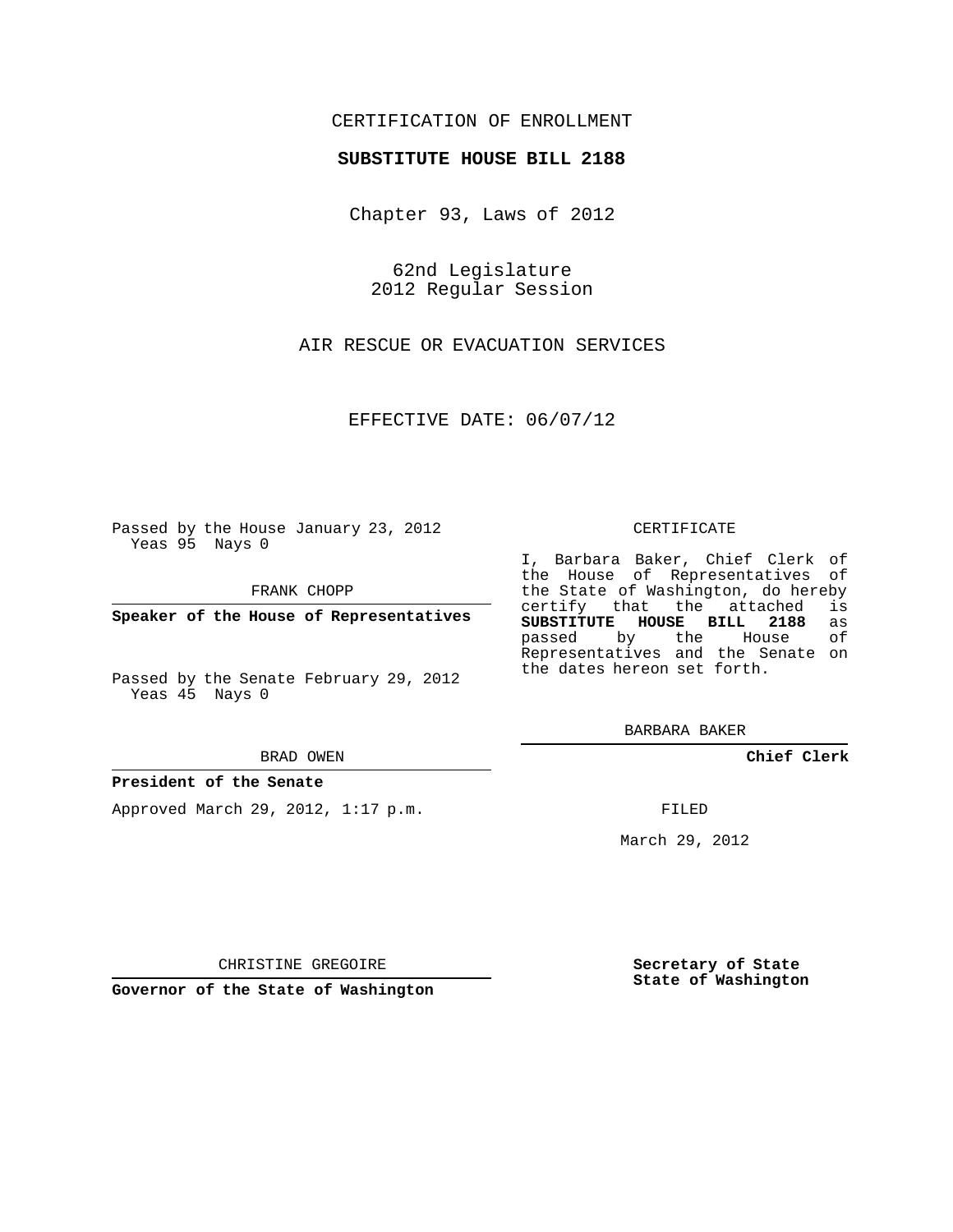## **SUBSTITUTE HOUSE BILL 2188** \_\_\_\_\_\_\_\_\_\_\_\_\_\_\_\_\_\_\_\_\_\_\_\_\_\_\_\_\_\_\_\_\_\_\_\_\_\_\_\_\_\_\_\_\_

\_\_\_\_\_\_\_\_\_\_\_\_\_\_\_\_\_\_\_\_\_\_\_\_\_\_\_\_\_\_\_\_\_\_\_\_\_\_\_\_\_\_\_\_\_

Passed Legislature - 2012 Regular Session

**State of Washington 62nd Legislature 2012 Regular Session**

**By** House Business & Financial Services (originally sponsored by Representatives Ryu and Parker)

READ FIRST TIME 01/17/12.

1 AN ACT Relating to air rescue or evacuation services; and amending 2 RCW 48.01.280.

3 BE IT ENACTED BY THE LEGISLATURE OF THE STATE OF WASHINGTON:

 4 **Sec. 1.** RCW 48.01.280 and 2006 c 61 s 1 are each amended to read 5 as follows:

 (1) A private air ambulance service that solicits membership subscriptions, accepts membership applications, charges membership fees, and provides air ambulance services, to subscription members and designated members of their household is not an insurer under RCW 48.01.050, a health carrier under chapter 48.43 RCW, a health care services contractor under chapter 48.44 RCW, or a health maintenance organization under chapter 48.46 RCW if the private air ambulance 13 service:

14  $((\langle 1 \rangle)(a)$  Is licensed in accordance with RCW 18.73.130;

 $((+2))$  (b) Attains and maintains accreditation by the commission on accreditation of medical transport services or another accrediting organization approved by the department of health as having equivalent requirements as the commission for aeromedical transport;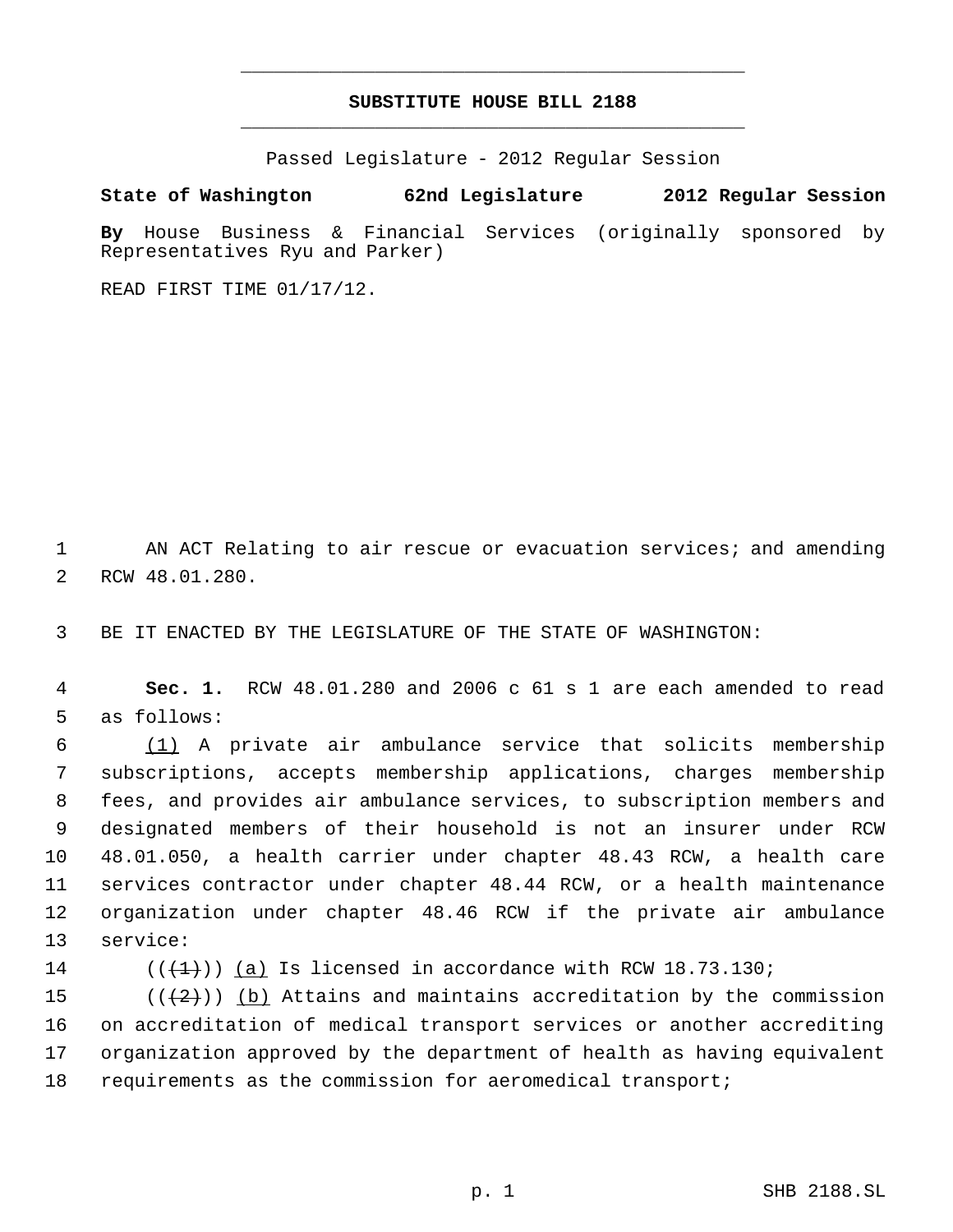1  $((+3))$   $(c)$  Has been in operation in Washington for at least two years; and

 $(1 + 4)$ ) (d) Has submitted evidence of its compliance with this section, the licensing requirements of RCW 18.73.130, and accreditation from the commission or another accrediting organization approved by the department of health as having equivalent requirements as the commission for aeromedical transport to the commissioner.

 (2) A subscription service that solicits membership subscriptions, 9 charges membership fees, and provides rescue, evacuation, emergency transport, and crisis management and consulting services related to an emergency while traveling more than one hundred miles away from home, to its members or designated members of a member's household is not an insurer under RCW 48.01.050, a health carrier under chapter 48.43 RCW, a health care services contractor under chapter 48.44 RCW, or a health maintenance organization under chapter 48.46 RCW. Rescue, evacuation, 16 emergency transport, and crisis management and consulting services 17 related to an emergency, include the following:

# 18 (a) Providing rescue, evacuation, and emergency transport and crisis management services related to the emergency;

20 (b) Locator services for medical and legal professionals;

21 (c) Visa and passport services;

22 (d) Emergency message services;

 (e) Emergency-related travel and emergency-related services and information;

(f) Transport of human remains; and

(g) Other services established by rule of the commissioner.

27 (3) A subscription service that provides rescue, evacuation, 28 emergency transport, and crisis management and consulting services related to an emergency as described in subsection (2) of this section must satisfy, or contract with a service provider which satisfies, the 31 licensing requirements, if any, of the jurisdiction in which the services are provided. The requirements of subsection (1) of this section must be satisfied when providing air ambulance services within the state of Washington. (4) It is not required that a subscription service under subsection

(1) or (2) of this section own the vehicles, planes, helicopters, other